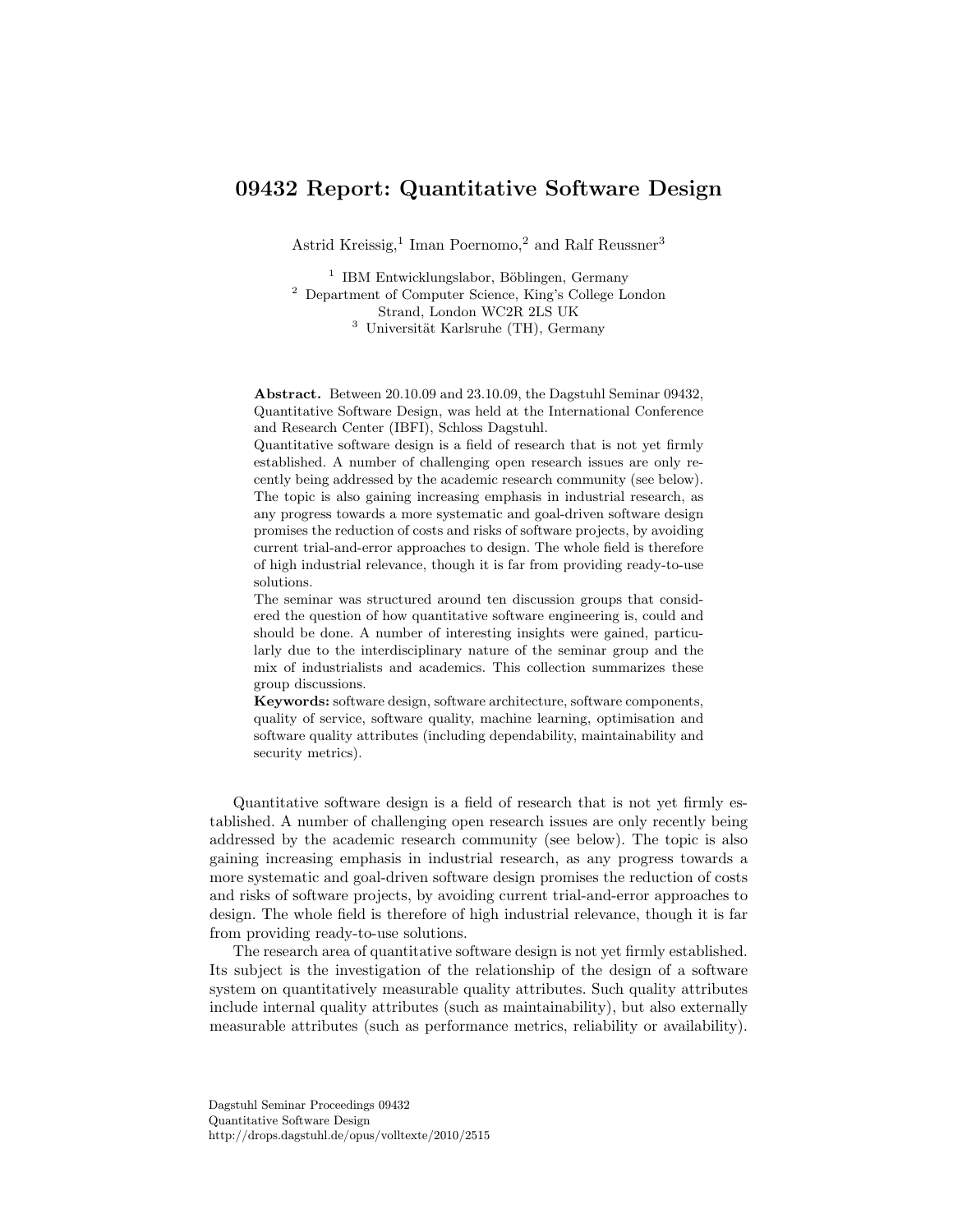This also includes quality attributes where quantitative metrics are under current investigation, such as security. While there is no debate on the fact that the software design (mainly its architecture) is the main influencing factor on the quality of the resulting software system, an understanding of how an architectures influence on the quality is currently primarily anecdotal. Much progress was made on recent years in the area of model-based and model-driven quality prediction where software architectures are used as an input for the prediction of the quality of the system, namely various performance metrics, such as throughput, response time or reaction time. However, several important scientific questions remain unanswered:

- trade-off decisions between antagonistic quality attributes
- quantitative metrics for relevant quality attributes such as security
- software design as an optimisation problem
- lifting classical maintainability metrics to the architectural level

The aim of the seminar was to bring together industrial and academic experts from relevant areas to establish the field of quantitative software design. We were fortunate enough to have a group whose expertise cut across the relevant domains:software architecture, component-based software engineering, modelbased software, quality of service and business informatics.

The seminar was organized into smaller discussion groups who attempted to define and problematise the relevant sub areas of the field. This report summarizes the outcomes of these groups.

## Discussion group 1: Dependencies between QoS attributes: towards a taxonomy

Participants: Steffan Becker, Raffaela Mirandola, Assel Akzhalova, Anne Martens

The group developed a tentative taxonomy of the relationships between QoS attributes. Relations were found to range over inclusion, functional dependency, antagonistic and complementarily aspects.

## Discussion group 2: Dependencies between QoS attributes: two perspectives on non-functional runtime attributes

Bara Buhnova, Carlo Ghezzi, Florian Matthes, Jens Happe, Lucia Kapova

The quality of software systems used to be understood in terms of various quality attributes that can hardly be studied independently. The aim of this break-out group was to deeper understand the interdependencies among nonfunctional run-time attributes of software systems and their components. A taxonomy was developed that attempted to localize these quality attributes within software architectures. The taxonomy distinguished between user and system administrator perspective. For illustration, an end user considers performance in terms of response time and throughput of the system as a black box, while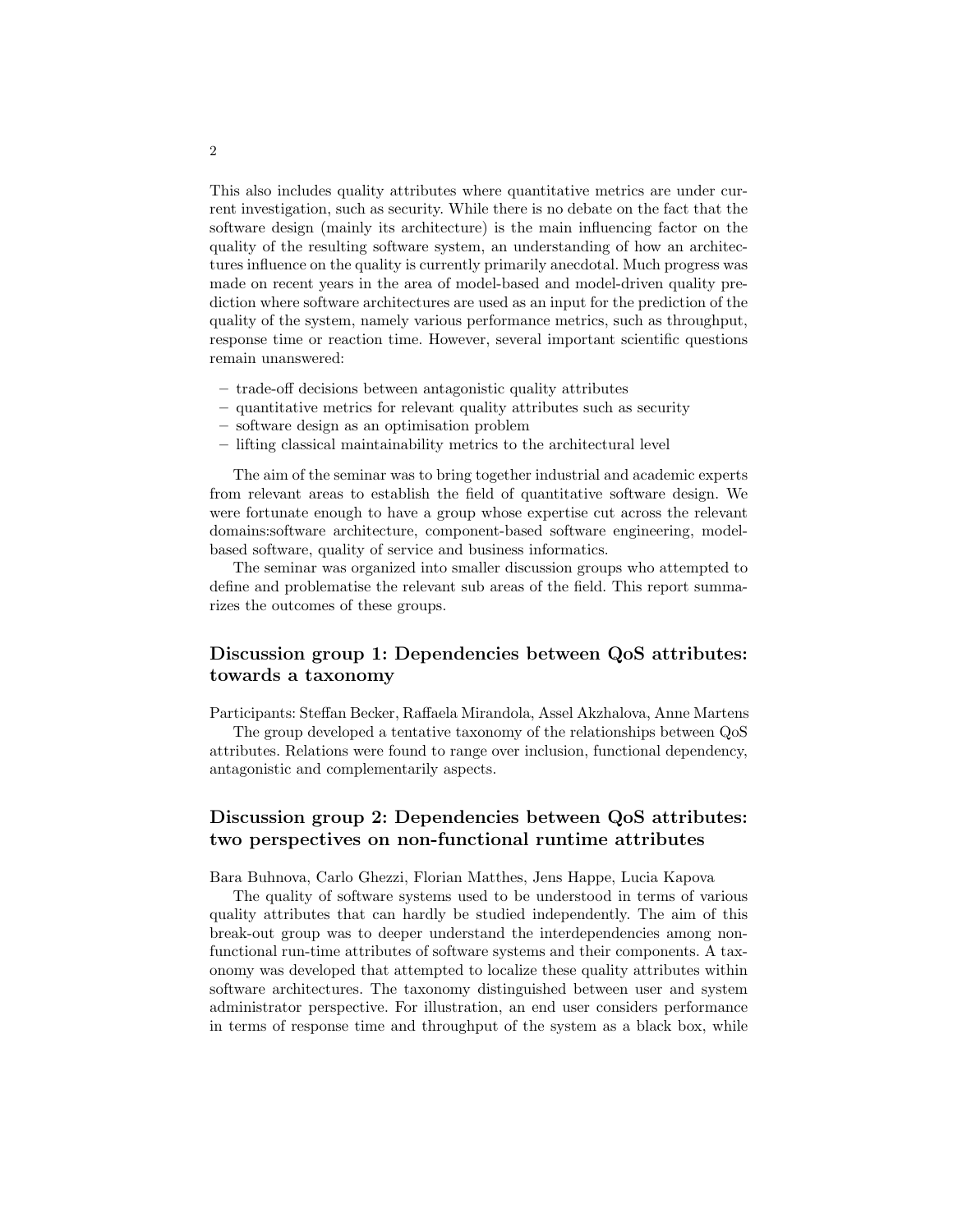the administration view in addition considers performance in terms of the resource utilization aspects of the internal subcomponents of the system. For each of the two perspectives, we have structured the identified run-time quality attributes into hierarchies, and presented the roots of the hierarchies in terms of a dependency map.

The focus of this group was on non-functional runtime attributes. A taxonomy was developed that attempted to localize these quality attributes within software architectures. Interesting discussion about non-functional properties. The taxonomy distinguished between user perspectives: specifically end user/blackbox and and administration perspectives. For example, an end-user will consider performance in terms of response time and throughput of the system as a blackbox. In contrast, an administration view will consider performance in terms of the resource utilization aspects of the internal subcomponents of the system. One of the novel, and contentious, opinion of this group was that reliability and availability are more closely related from an end user perspective, but diverge at an administration view.

### Discussion group 3&4: Maintainability

Participants: Astrid Kreissig, Frantisek Plasil, Iman Poernomo, Judith Stafford, Johannes Stammel, Ralf Reussner, Eitan Farchi, Heiko Koziolek

This group considered the problem of the impact architectural design decisions can have on the maintainability attribute. It considered correlations between intuitions of maintainability and currently proposed metrics. The group discussed also how to validate the impact and how to then predict the impact of the architectural design on the maintainability.

## Discussion group 5: Software Design as an Optimisation problem

Participants: Anne Martens, Assel Akzhalova, Raffaela Mirandola, Lucia Kapova, Bara Buhnova, Heiko Koziolek, Eitan Farchi, Carlo Ghezzi

The optimization design decision requires choosing between different alternatives optimizing for multiple objectives. For example, optimize performance and cost of development and configuration of a composition of software components mapped to some hardware configuration. In addition, each stakeholder involved in the design decision has different preferences over the design alternatives. Another observation is that the stakeholder preference is typically not linear. When the preference is linear it may be mapped to a utility or measure. Sometimes an external measure – for example, throughput – can be measured and/or optimized but the mapping of these external measures to stakeholders utility is non trivial. As a consequence partial order is the basic model that represents a stakeholder preference. When partial order applies, as it typically does, appropriate optimization techniques from economy and game theory could be used.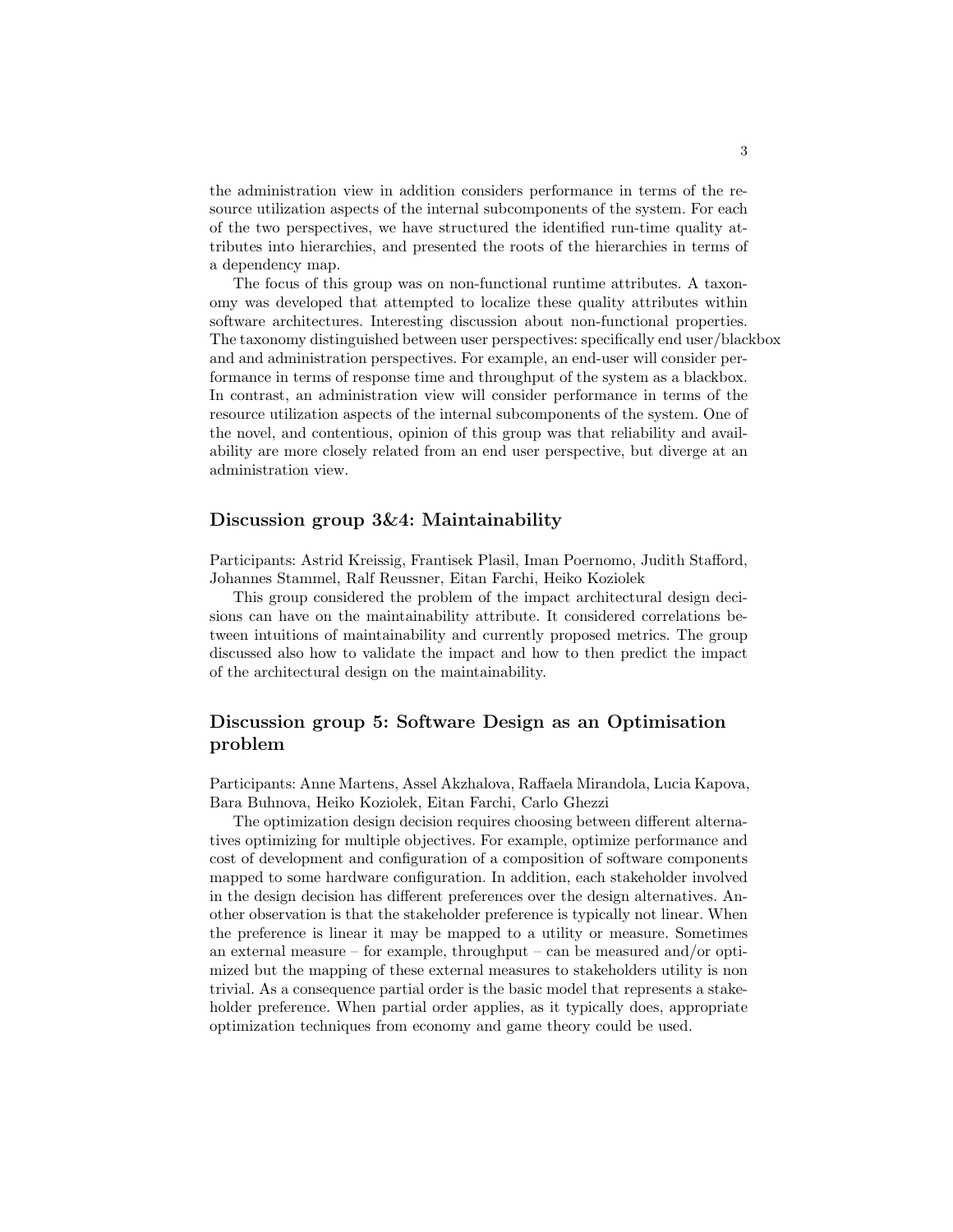One of the greatest research challenges in the context of quantitative analysis of software is validation of metrics. It seems that an axiomatic approach could server to provide some initial necessary conditions for the quality of diffrent metrics. Correlation with cost functions based on historical data can serve as a validation mechanism for suggested metrics.

A range of different optimization design problems and optimal control techniques were considered. One example was the tradeoff analysis for response time versus reliability and search-based techniques. Another example was of conflicting stakeholder requirements and the possibility of employing economic optimal decision making theory.

### Discussion group 6: Agility and architecture

Johannes Stammel, Christine Hofmeister, Frantisek Plasil, Florian Matthias, Ralf Reussner

This group considered possible compatibilities and incompatibilities between agile approaches to software development and software architecture-oriented design and implementation.

It was observed that, while agile processes work well for projects in the small, larger modern forms of development, such as service oriented architectures, are not readily described in code as per agile principles.

On the other hand, it was felt that there is good motivation for introducing architecture into agile processes, to facilitate cross project reuse and to better deal with extra-functional analysis.

It was suggested that one means of reconciliation might be through the use of Domain Specific Languages (DSLs). If a development team has a DSL, then it can be used in an agile process. The development of the DSL itself would not be susceptible to agile development, but the DSL could then be used to support agility. A case in point that is already ubiquitous would be rapid application development frameworks such as Smalltalk, Delphi and, more recently, Eclipse. These can be considered as DSLs that support agile development. If such DSLs were developed to encapsulate architectural issues, the two realms might be reconciled.

The group concluded that such research will demand support for a range of difficult issues, such as co-evolution, refactoring at both code and architectural levels, permanent traceability and new forms of syntax (possibly visual).

## Discussion group 7: Quantitative perspective of systems of sytems

Astrid Kreissig, Iman Poernomo, Jens Happe, Judith Stafford, Steffen Becker, Florian Matthes

This group had a promising interdisciplinary nature, attempting to seek common ground between business informatics and software engineering. On the business side, it is understood that Key Performance Indicators (KPIs) are forms of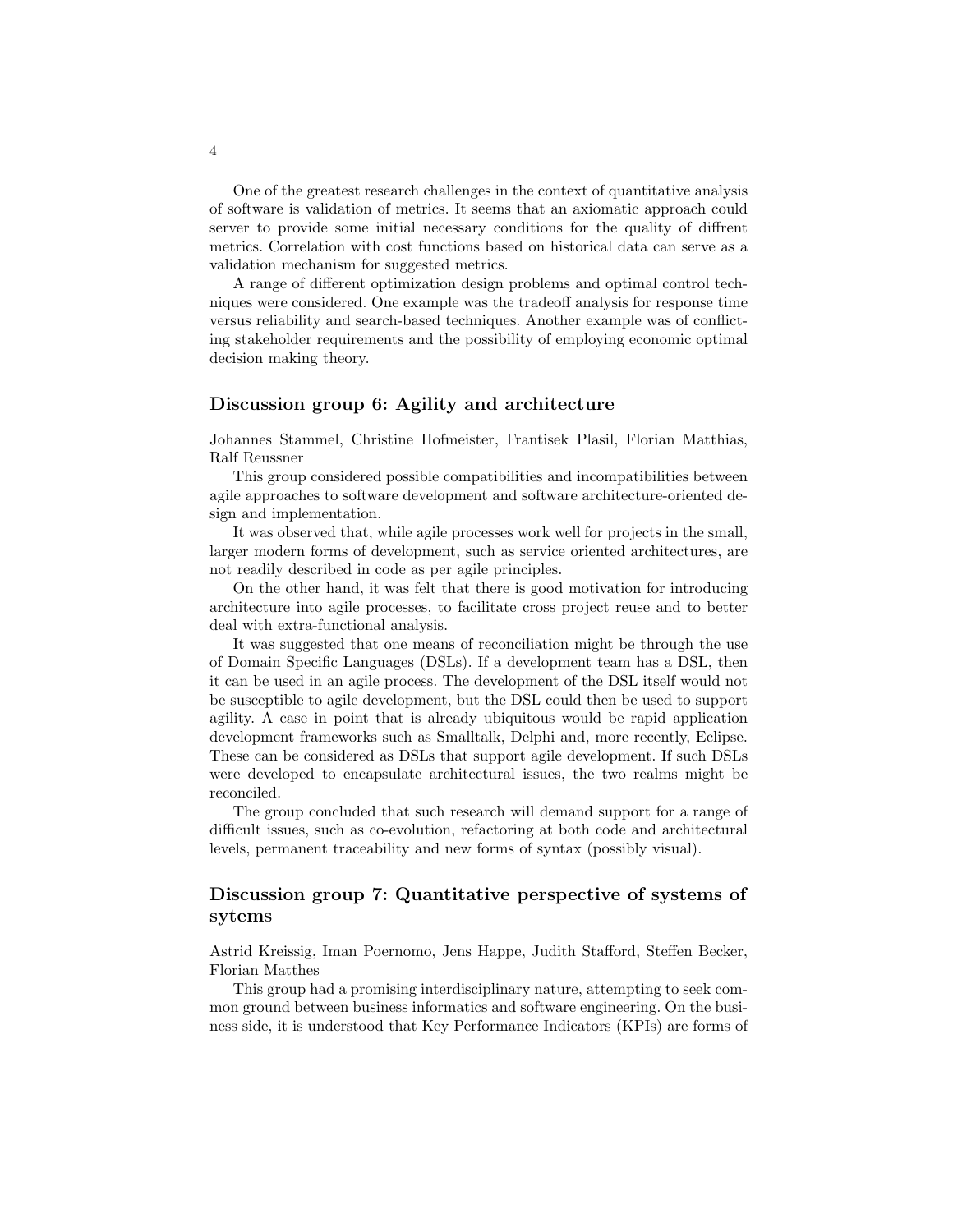metrics over an organizations work, and are increasingly important as a means of doing business management at the top level of an organization. They are different from technical software metrics. However, as organizations become increasingly dependent on integrated automation, the group considered how technical software and resource metrics at the lower levels of an organization might be linked to these higher level KPIs.

It was understood that simply combining existing metrics of multiple systems is not sufficient to arrive at useful recommendations for key performance indicators (KPIs) in organizations. This is for two reasons: 1) a mismatch in terminology and 2) complexity in the nature of the socio-technical system itself. The group investigated the kind of problems that need to be addressed in a solution, taking the form of interaction between the KPI view and systems quantity attributes.

### Discussion group 8: Design-time versus run-time

Florian Matthes, Assel Akzhalova, Bara Buhnova, Carlo Ghezzi, Christine Hofmeister, Florian Matthes, Frantisek Plasil, Jens Happe

This group considered possible inconsistencies between design-time models and runtime and considered the reason for their occurrence. Such deviations occur because of changes in environment e.g., usage patters, behaviour of called services. The group developed a goal-oriented control cycle model: moving from a quantitative goal, via planning to a design-time model, whose implementation leads to an interaction trace and analyzable run-time model that can be checked for deviation from the goal and some appropriate control action. It was felt that there is a need to develop the science behind this loop and to investigate the suitability for runtime usage of existing models.

#### Discussion group 10: MDD

#### Steffen Becker, Jens Happe

While model driven engineering is now emerging as a viable industrial approach to developing systems, the question of quality of transformations appears to be very much an open question. The focus of this group was on what the metrics for model transformations might be, particularly in rule-based transformation languages.

### Abstract: Quantitative Software Engineering

#### Eitan Farchi, IBM, Haifa

Optimization design decision requires choosing between different alternatives optimizing for multiple objectives For example, optimize performance and cost of development and configuration of a composition of software components mapped to some hardware configuration. In additin, each stakeholder involved in the